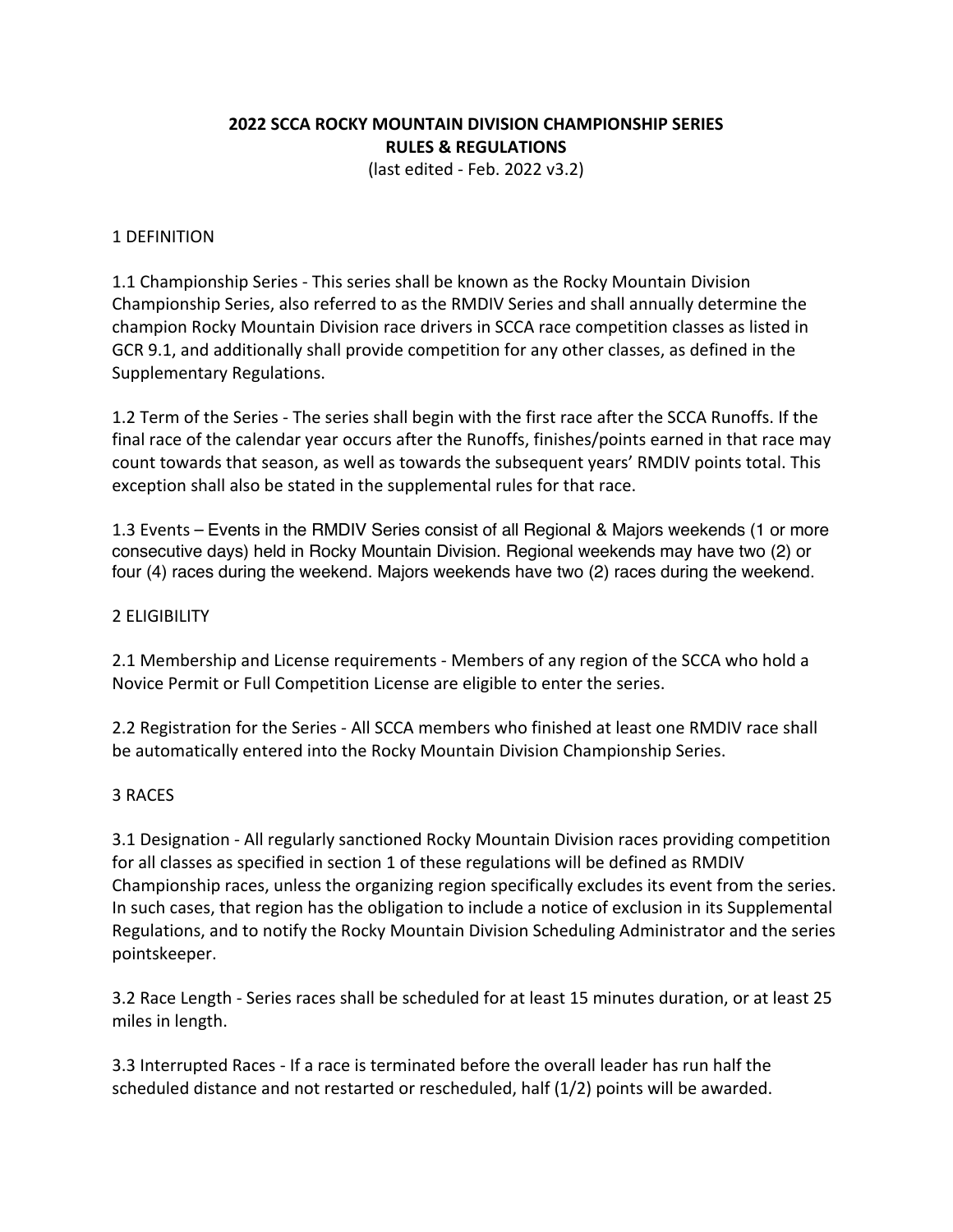3.4 Entry forms - Entry forms for each Rocky Mountain Division regional race entry form shall bear the notice, either on the entry blank or in the supplemental regulations, that the race is an event of the Rocky Mountain Division Championship Series.

# 4 SERIES SCORING

4.1 Points - SCCA Majors points awarded to those competing in the SCCA Majors Championship series are not affected by the RMDIV Championship. RMDIV Championship Points will be awarded per the following for all events, including Majors events. Points are awarded to the top nine (9) starters that have completed half the laps of the overall race winner in each race as follows: 12, 9, 7, 6, 5, 4, 3, 2, 1.

Qualifying and/or other preliminary races may be awarded points as specified in the supplemental regulations.

4.2 Runoffs Qualification - Drivers in Runoffs eligible classes may be invited to the Runoffs, if they are in the top three (top five for SM & SRF) in points of their class in the Rocky Mountain Division Championship Series and meet all other requirements to qualify for the Runoffs. Drivers may be required to upgrade their competition license before their entry is accepted.

4.3 Minimum Number of Events - Drivers must participate in a minimum of at least two (2) events, and must finish at least six (6) races in the same class to be eligible for the year end championship trophies. Minimum number of events to qualify for the runoffs is four (4) through the divisional route.

4.4 Maximum Number of Events - A driver's accumulation of points from the best twelve (12) finishes in the same class.

# 5. POINTSKEEPER

5.1 Appointment - The series pointskeeper shall be appointed by the Rocky Mountain Division Executive Steward each year.

5.2 Championship Records- The pointskeeper will record all series event results and will periodically report to the Executive Steward the points earned by all drivers in all classes.

5.3 Points Publishing - The pointskeeper will prepare a compilation of points beginning after the second event and will update the points standings after every subsequent event. These will be posted at Hospitality at all Rocky Mountain Division events. Copies will be available to all entrants. A final standing, indicating trophies to be awarded will be distributed to RMDIV region webmaster(s) for publication as soon as possible after each event.

# 6 AWARDS